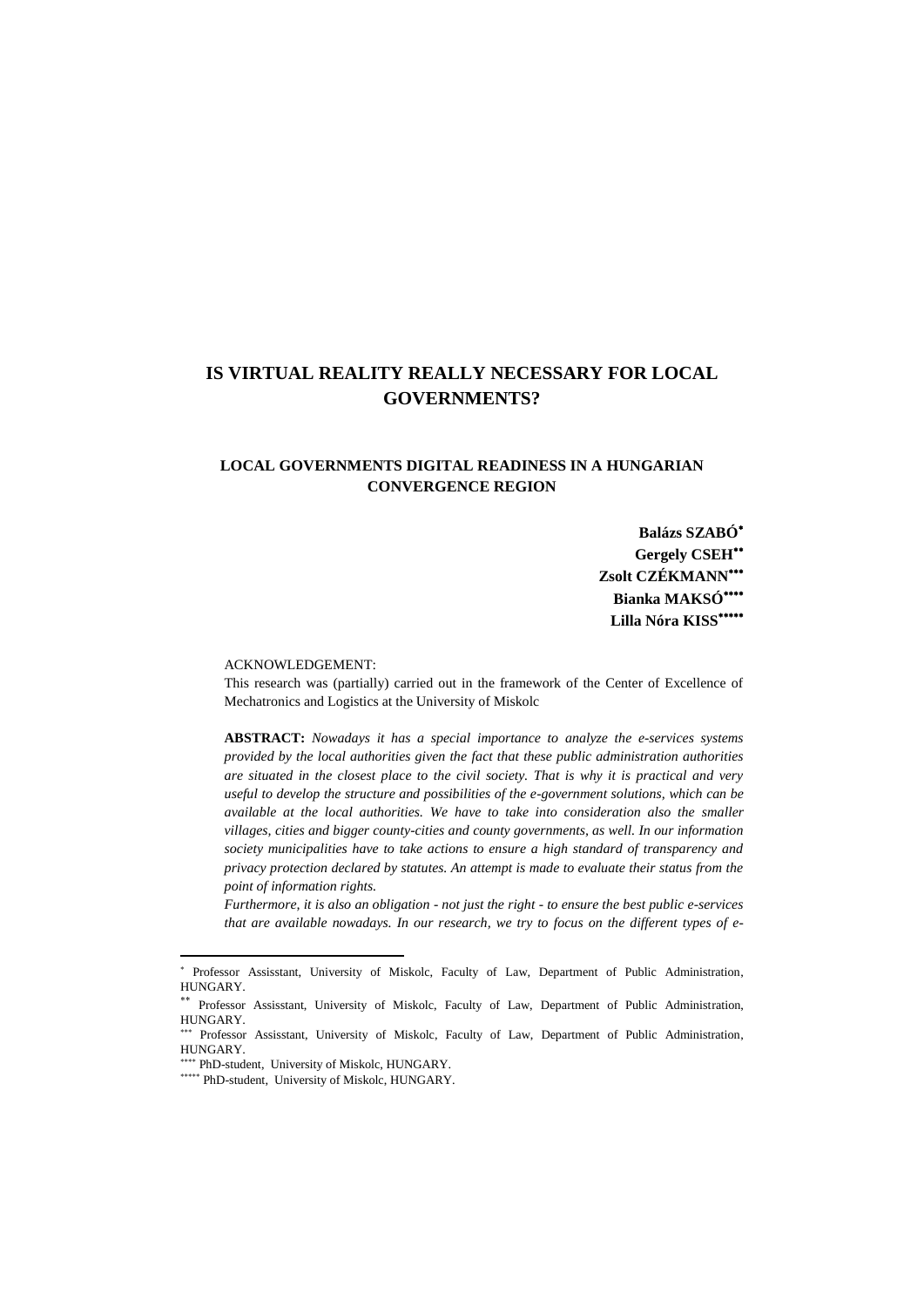*solutions that can be used on the different levels of the public administration (local authorities, county-level, central organisations). However it is also very important to use "just'' those e-services, which are considered useful, helpful by the clients, which can really make their administrative procedures faster and easier.*

*This research scope probably can help the further developments in the forming and ameliorating of the Information Society of different countries, especially the Hungarian model.*

**KEYWORDS:** *e-government, e-services, public administration, local authorities, local government*

**JEL CODE:** *K0*

### **1. INTRODUCTION**

Nowadays it has a special importance to analyze the e-services' systems provided by the local government, while these public administration authorities are situated in the closest place to the civil society. That is why it is practical and very useful to develop the structure and possibilities of the e-government solutions, which can be available at the local authorities. We have to take into consideration also the smaller villages, cities, bigger county-cities and county governments as well. In our information society municipalities have to take actions to ensure a high standard of transparency and privacy protection declared by statutes. An attempt is made to evaluate their status from the point of the information rights.

Furthermore it is also an obligation – not just a right – to ensure the best public eservices that are available nowadays. In our research, we try to focus on the different types of e-solutions that can be used in the different levels of the public administration (local governments, county-level). However, it is also very important to use "just" those eservices, which are considered useful or helpful by the clients, which means that those services can really make their administrative procedures' faster and easier.

The scope of this research can probably facilitate the further developments in the forming and ameliorating of the Information Society of different countries, especially the Hungarian model.

# **2. EUROPEAN EXPECTATIONS ON THE PUBLIC E-SERVICES**

The European Union (hereinafter referred to as: EU) introduced several official and non-official documents and programmes in order to create the legal and technical environment for the electronic services and electronic public services.(Czékmann & Kiss, 2015) ESPRIT, RACE, AIM, DRIVE and DELTA were official programmes aimed to improve the information technology (IT) as an EU policy in the 1980's. In the beginning of the 1990's, an expert group – led by a European Commissioner, *Martin Bangemann* − was appointed to fulfil the European Council's plan on the IT. The expert group issued the *Bagermann*-report (Bangemann, 1994) and as a consequence, the European Committee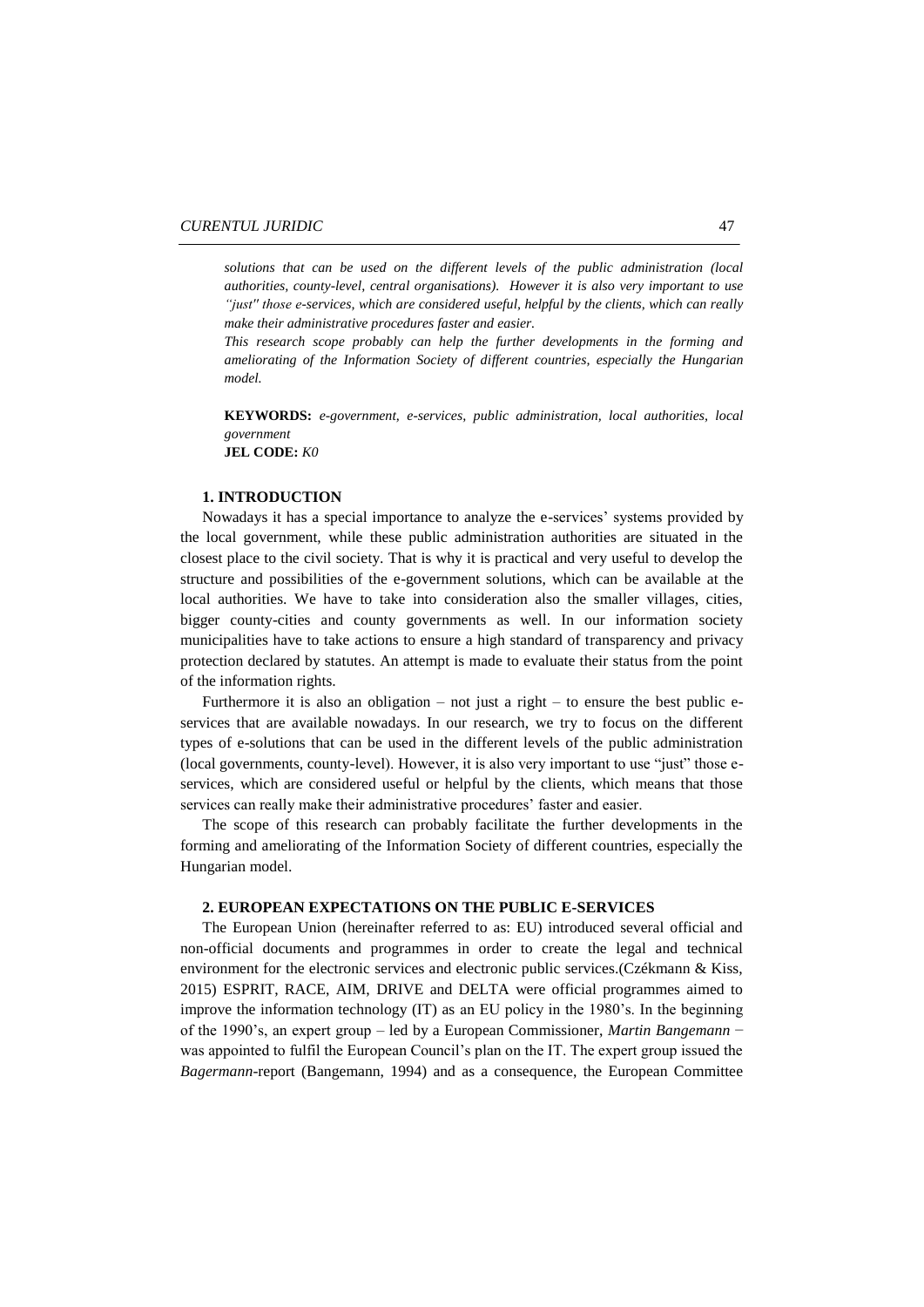submitted the "*Europe's way to the Information Society*" action plan to the European Council. This action plan was followed by the directives on the e-signature<sup>1</sup> and on the ecommerce<sup>2</sup>, the Re-use of Public Sector Information directive<sup>3</sup> (PSI-directive), the *eEurope* recovery programme<sup>4</sup>, the "*eEurope* 2002" action plan and the "*eEurope* 2002+" action plan. As a result of these legislative acts, a *Common List of Basic Public Services* (CLBPS) was introduced. The CLBPS declares exhaustively those services which shall be provided by the EU member states in an electronic way. The CLBPS was followed by the "*eEurope 2005*" action plan which led to the 2004/387/EC decision of the European Parliament and Council. This decision determined the interoperability<sup>5</sup> as a principle. The so-called services-directive<sup>6</sup> was a milestone in this process by determining common definitions and frames for different services. The INSPIRE directive<sup>7</sup> of 2007 and the ISA decision $8$  of 2009 were the further steps on the path of the more electronic Europe till the *Digital Agenda for Europe<sup>9</sup>* strategy (DAE) was introduced. The DAE "sets eGovernment within a comprehensive set of measures aimed at exploiting the benefits of ICT across Europe<sup> $n=10$ </sup>. The second<sup>11</sup> eGovernment Action Plan<sup>12</sup> was accepted within the frames of the DAE strategy in 2010. According to the plans, "by 2015 European public administrations will be recognised for being open, flexible and collaborative in their relations with citizens and businesses. They use eGovernment to increase their efficiency and effectiveness and to constantly improve public services in a way that caters for user's different needs and maximises public value, thus supports the transition of Europe to a leading knowledge-based economy."<sup>13</sup> This ambitious plan belongs to the so-called Malmö Declaration which was declared on the 5th Ministerial eGovernment Conference in 2009. The Malmö Declaration set out 4 political priorities for public administrations of

<sup>&</sup>lt;sup>1</sup> The 1999/93/EC directive of the European Parliament and of the Council on the Electronic signature

<sup>&</sup>lt;sup>2</sup> The 2000/31/EC directive of the European Parliament and of the Council on the Electronic commerce

<sup>3</sup> The 2003/98/EC directive of the European Parliament and of the Council on the re-use of public sector information

<sup>4</sup> E-Europe recovery programme (An Information Society for All)

<sup>&</sup>lt;sup>5</sup> Interoperability: the ability for changing information of the ICT systems and business processes supported by them in order to share the information and knowledge. For more information on the principle of interoperability, see: Veszprémi, B. and Czékmann, Zs. (2013) "Az e-közigazgatás szakigazgatási alapjai*"*, in Lapsánszky, A. (Ed.), *Közigazgatási jog - Fejezetek szakigazgatásaink köréből (I. kötet)-A szakigazgatás általános alapjai, nemzetközi összefüggései. Az állami alapfunkciók igazgatása,* Complex, Budapest, p. 355 (The definition was translated by the author)

<sup>6</sup> The 2006/123/EC directive of the European Parliament and Council on the services in the internal market

<sup>7</sup> The Infrastructure for Spatial Information in the European Community directive 2007/2/EC

<sup>8</sup> The 2009/922/EC decision of the European Parliament and Council on the interoperability solutions for European public administrations

<sup>9</sup> Communication from the Commission to the European Parliament, the Council, the European Economic and Social Committee and the Committee of the Regions: A Digital Agenda for Europe, COM(2010) 245/final/2.

<sup>&</sup>lt;sup>10</sup>Communication from the Commission to the European Parliament, the Council, the European Economic and Social Committee and the Committee of the Regions: The European eGovernment Action Plan 2011-2015, Harnessing ICT to promote smart, sustainable & innovative Government, COM(2010) 743 final

<sup>&</sup>lt;sup>11</sup>The first eGovernment Action Plan was accepted in 2006, COM 2006/173 of 25.04.2006

<sup>&</sup>lt;sup>12</sup>eGovernment Action Plan 2011-15, COM(2010) 743 final

<sup>&</sup>lt;sup>13</sup> eGovernment Action Plan 2011-15, quoted above, p.3.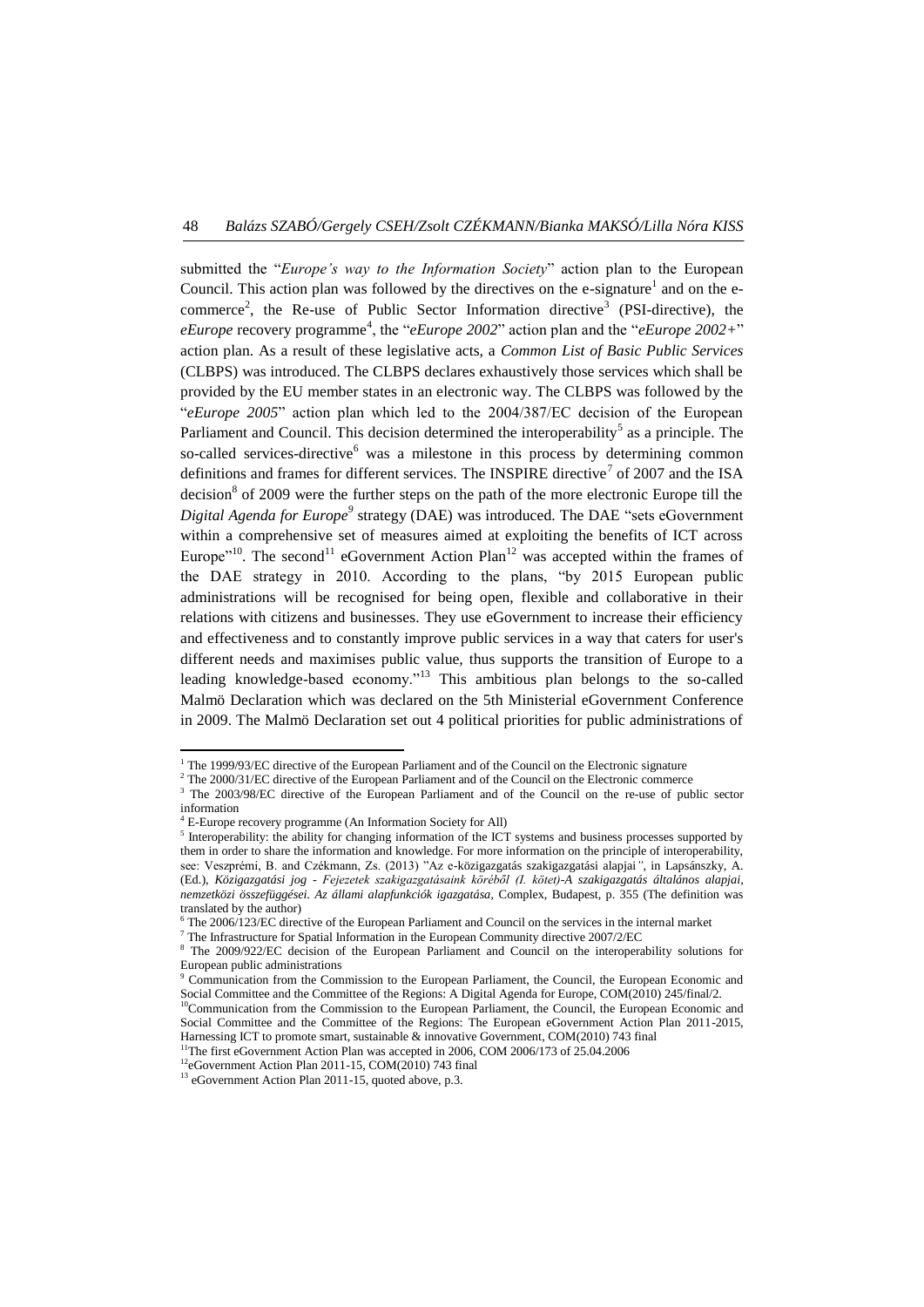the EU member states for the past 5 years (2010-15). The priorities include that the "eGovernment services designed around users' needs, facilitate the accession to public information, strengthen transparency, etc. Mobility in the Single Market is reinforced by seamless eGovernment services for setting up and running of businesses, and for studying, working, residing and retiring anywhere in the EU."<sup>14</sup> The abovementioned Declaration involves the ministers' objectives about the trends<sup>15</sup> they expect from their public administrations by 2015. The eGovernment services should be able to cater for different needs of users and deliver them in the most effective way. This means user-centric services with flexible and personalised ways of interacting with public administrations. These services shall increase trust in government and contribute to higher user satisfaction parallel with achieving efficiency gains<sup>16</sup>. In order to elaborate a user-centric and userdriven system for the public administration, the governments seek collaboration with third parties (e.g.: businesses, civil society, citizens) according to the Declaration. About the practical achievement of the collaboration the Declaration does not contain information. The plan to be reached until 2015 involves the transparency of administrative processes such as the increased availability level of public sector information – as its objectives. The Public Sector Information Directive<sup>17</sup> (PSI directive) establishes the conditions for these objectives by providing a common legal framework for government-held data in order to facilitate the transparency and the fair competition for the internal market of the EU. As it encourages the fair competition, the PSI focuses on the economic aspects of re-use of information. The PSI "encouraged the Member States to make as much information available for re-use as possible. It addressed material held by public sector bodies in the Member States, at national, regional and local levels, such as ministries, state agencies, municipalities, as well as organisations funded for the most part by or under the control of public authorities."<sup>18</sup> The PSI mostly speaks about the non-discriminatory reuse of information for comparable categories (only 2 exceptions for exclusive arrangements with individual re-users excluding others $19$ ) and the charges for reuse should in principle be limited to the marginal costs of the individual request that means the reproduction, provision and dissemination costs. According to the Article (6) of the PSI "the public sector bodies concerned shall calculate the total charges according to objective,

 $\overline{\phantom{a}}$ 

<sup>&</sup>lt;sup>14</sup> Ministerial Declaration on eGovernment (Malmö Declaration), approved unanimously in Malmö, 18 November 2009, for further information, see[: www.se2009.eu](http://www.se2009.eu/) [accessed 10 January 2016]

<sup>&</sup>lt;sup>15</sup>Malmö Declaration, quoted above, p. 2-3

quoted above, p.2.

<sup>&</sup>lt;sup>17</sup> The directive was revised by the 2013/37/EU directive so hereinafter I analyze the consolidated version of the directive.

<sup>18</sup> European Commission, Digital Agenda for Europe, a Europe 2020 Initiative, The European legislation on reuse of public sector information summary of the directive, available at: [http://ec.europa.eu/digital](http://ec.europa.eu/digital-agenda/en/european-legislation-reuse-public-sector-information) $r^2$  [agenda/en/european-legislation-reuse-public-sector-information](http://ec.europa.eu/digital-agenda/en/european-legislation-reuse-public-sector-information) [accessed 16 January 2016]<br><sup>19</sup> Exclusive sights were key

Exclusive rights may be authorised in exceptional circumstances: if they are necessary to provide services in the public interest; or in the context of digitisation of cultural resources. In both cases, review clauses ensure that exclusive arrangements are regularly reviewed against the evolution of technology and the market for digitisation and provision of electronic serices according to the above quoted summary.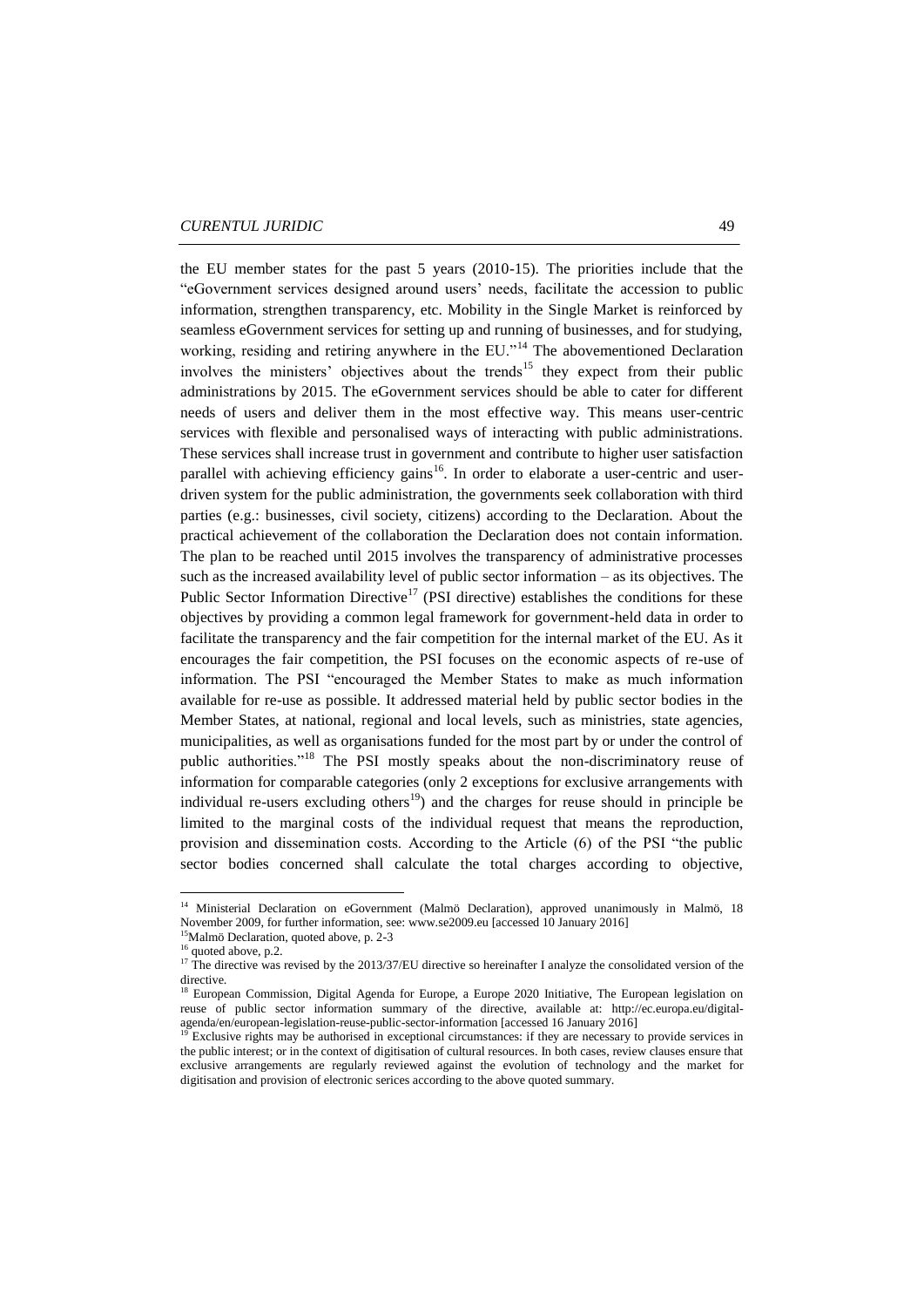transparent and verifiable criteria to be laid down by the Member States".<sup>20</sup> Article (7) points 1-4 define the conditions for the transparency. Due to that, "in the case of standard charges for the re-use of documents held by public sector bodies any applicable conditions and the actual amount of those charges, including the calculation basis for such charges, shall be pre-established and published, through electronic means where possible and appropriate (Paragraph 1). In the case of charges for the re-use other than those referred to in paragraph 1, the public sector body in question shall indicate at the outset which factors are taken into account in the calculation of those charges. Upon request the public sector body in question shall also indicate the way in which such charges have been calculated in relation to the specific re-use request." Paragraph 3 contains, that the information "shall be published by electronic means, where possible and appropriate". Paragraph 4 regulates, that "public sector bodies shall ensure that applicants for re-use of documents are informed of available means of redress relating to decisions or practices affecting them." As the PSI establishes minimum rules for the reuse and practical means of facilitating reuse of existing documents held by public sector bodies of the member states, it sets rules also for municipalities as public sector bodies. There are few exceptions where the PSI shall not apply to due to the Article 1. These are the documents of which is "an activity falling outside the scope of the public task of the public sector bodies concerned as defined by law or by other binding rules in the Member State, or in the absence of such rules, as defined in line with common administrative practice in the Member State in question, provided that the scope of the public tasks is transparent and subject to review". Maybe this can be accepted as a flexible rule in practice to keep information in the hands of the public sector and do not share it or reuse it. Other exception under the scope is for documents which hold third parties intellectual property rights and of course the documents which involve information regarded to national security, defence or public security, or statistical or commercial confidentiality (e.g. business secret, company secret).

The abovementioned Malmö Declaration aims to reach the transparency of administrative processes, but does not include any information about the practical establishment (it contains: "we will explore how we can make our administrative processes more transparent"<sup>21</sup>). The PSI directive regulates the transparency in the meaning of the reuse of public information but does not regulate the conditions for the availability of the information (as it is a public value). The so called eGovernment Action Plan sets out the improvement of Transparency as its aim, too. According to it "transparency in government decision making and in its use of personal data help to build the trust of citizens and improve accountability of policy makers. Although many Member States have set transparency goals, no common European objectives exist yet. Surveys show that new technologies and services allowing users to trace their personal data stored by public administrations, enabling users to check who accessed their administrative files

1

<sup>20</sup> PSI Directive, Article 6, point 3.

<sup>&</sup>lt;sup>21</sup>Malmö Declaration, page 3, point 12.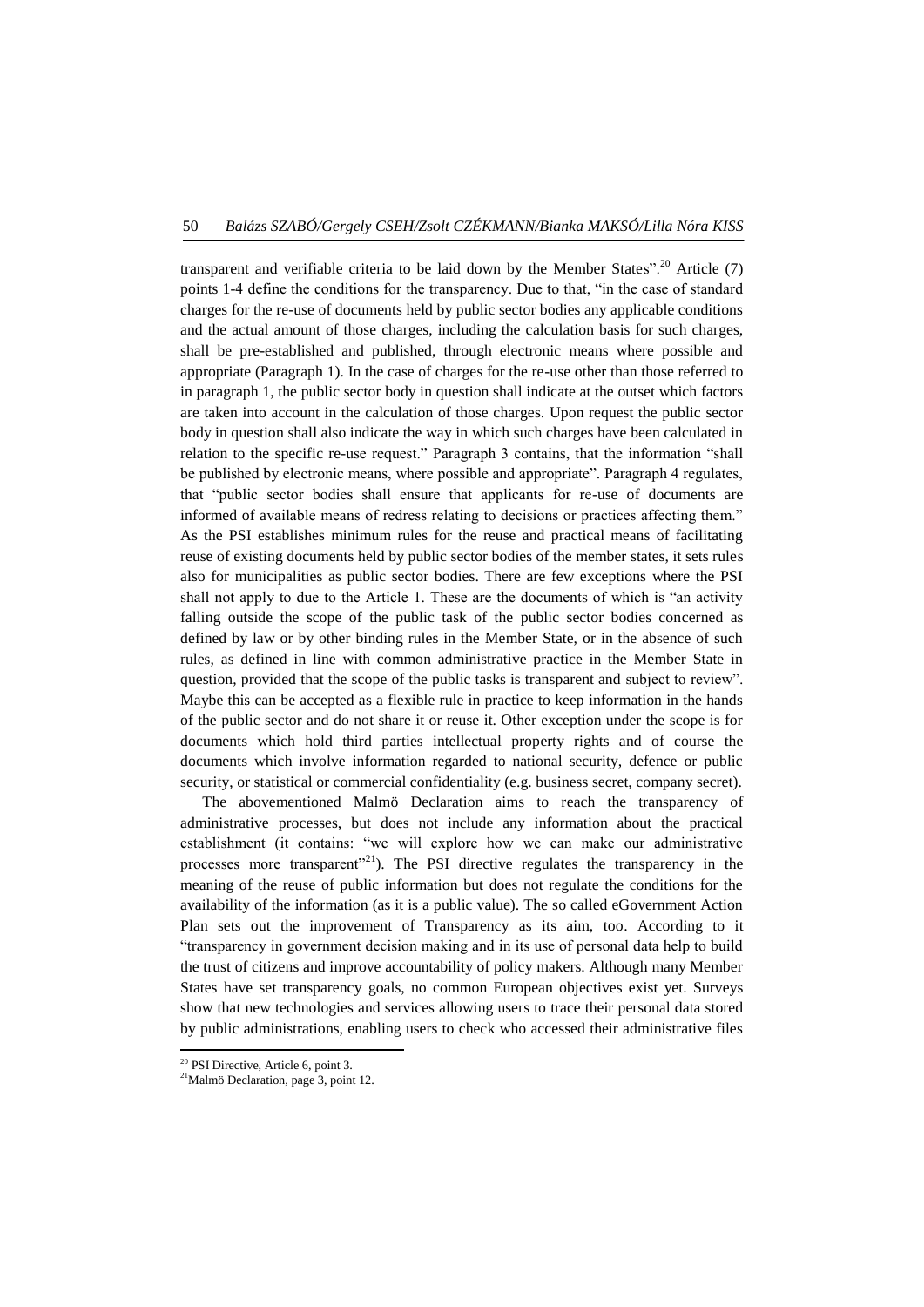and giving users insight in the process of decision making are featuring amongst the most demanded eGovernment services. Actions in this field should be in accordance with the Data Protection Directive (Directive 95/46/EC)." Due to the Action Plan by 2014 "in accordance with Data Protection Directive 95/46/EC, Member States will enable citizens to have electronic access to those personal data that are held on them when available electronically and will inform them electronically whenever such data are being processed by automatic means, in a simple and unambiguous manner."

The next objective to reach until 2015 was to involve stakeholders in public policy processes. This would mean that the businesses and citizens are able to participate in the policy processes. About the "how" the Declaration does not include information.

The abovementioned eGovernment Action Plan (2011-2015) works toward the provision of better public services with fewer resources. "The emergence of innovative technologies such as "service-oriented architectures" (SOA), or "clouds" of services, together with more open specifications which allow for greater sharing, re-use and interoperability reinforce the ability of ICT to play a key role in this quest for efficiency in the public sector."<sup>22</sup> The Action Plan "contributes towards fulfilling two key objectives of the Digital Agenda for Europe, in particular:

− by 2015, a number of key cross-border services will be available on line – enabling entrepreneurs to set up and run a business anywhere in Europe independently of their original location, and allowing citizens to study, work, reside and retire anywhere in the European Union.

– by 2015, 50% of EU citizens will have used eGovernment services.

As eGovernment services are applied also to local government services<sup>23</sup>, these two objectives had to be reached till the end of 2015.

Various actions have to be taken in order to manage the 4 political priorities mentioned in the Malmö Declaration. The actions can be categorised in three groups:

"−Where Member States are leading and rely on their own resources, the Commission will help by supporting and coordinating activities. The measures proposed will focus on setting targets with the Member States and on how to achieve these targets by means of measures such as exchanging best practice and information, conducting studies and benchmarking.

– Where the Commission and the Member States work jointly to develop, deploy or improve cross-border services, the Commission will take the lead in activities where joint resources are used, while the Member States will bear the final responsibility for implementing activities using their own resources. The measures proposed will include research and development, pilot projects, collaborative development of services by Member States and transfer of knowledge to the market.

 $22$  eGovernment Action Plan 2011-15, quoted above, p.3.

<sup>&</sup>lt;sup>23</sup> eGovernment services are supported to be reached at local, regional, national and European levels according to the Action Plan.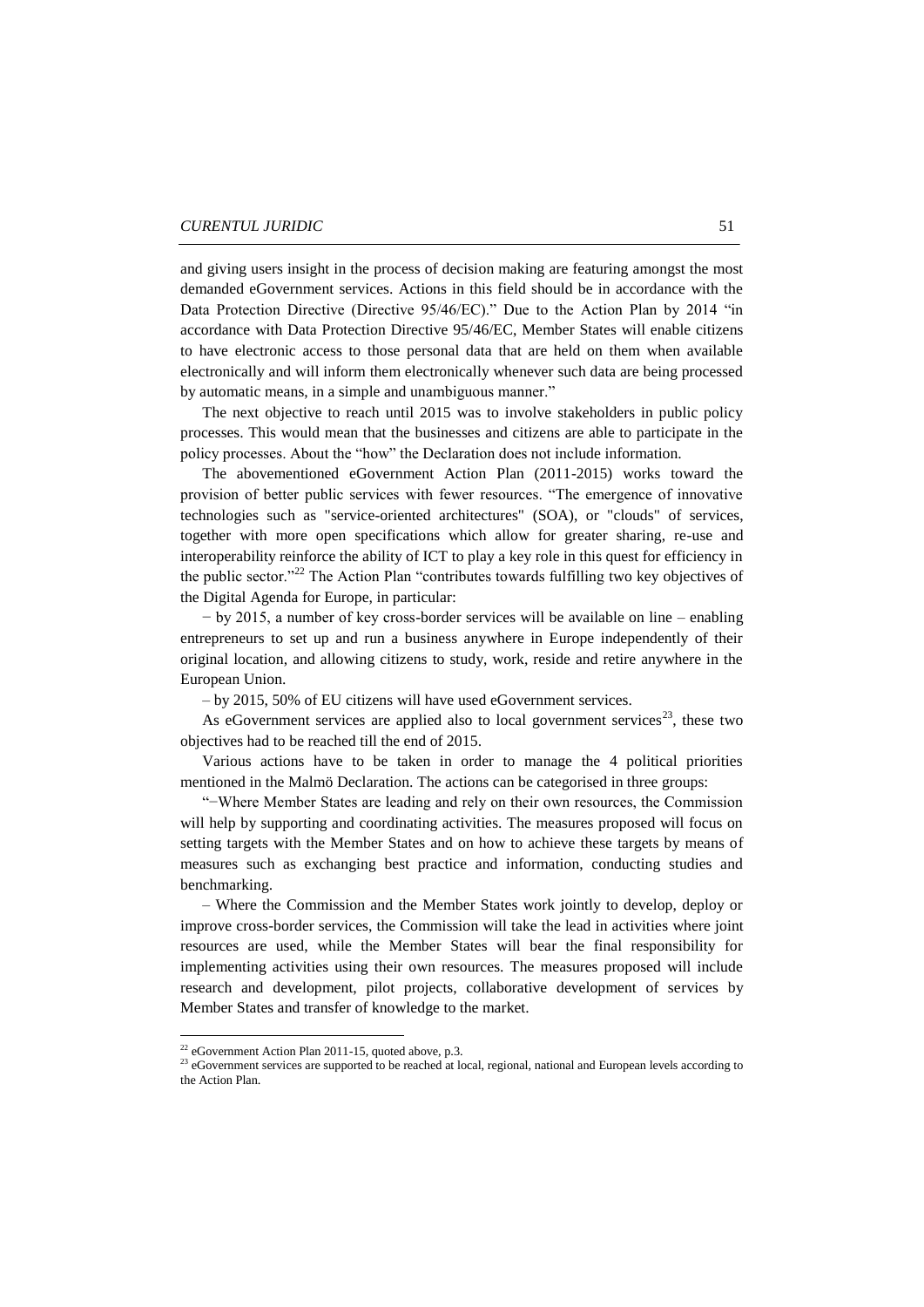– Where the Commission can create enabling conditions, the measures proposed will include adopting legal instruments, setting standards, formulating common frameworks, implementing generic tools, providing (re-usable) technical building blocks and ensuring interoperability."<sup>24</sup>

These require increasing the users' (citizens, organisations and businesses) capacity to be pro-active in society. The Action Plan defines services designed around users' needs and Inclusive Services. It contains examples for these services such as: "track allocation of allowances or benefits, enrol in schools or universities, request and receive online civil certificates, submit online tax declarations. In addition, the usability of and access to eGovernment services should be improved by delivering eGovernment services via multiple channels (including Internet, TV, telephone, mobile devices, or where appropriate through intermediaries)".

The Action Plan sets out the methods of the collaborative production of services such as social networking and other collaborative tools (eg. Web 2.0 technologies), because they enable users to play active role in the design and production of public services. The first question would be: how to involve citizens into public services in order to be active users and participants of public processes? This requires a citizen engagement Some member states already set out some institutions for the collaboration with citizens, e.g.: Croatia requires public consultation in policy making and has several programmes of cooperation with the non-profit sector<sup>25</sup>, Denmark set up a centre of expertise on collaborative democracy focusing on technology issues and a mind lab, which involves citizens and businesses in problem solving with government ministries<sup>26</sup>, Estonia set up an online "People's Assembly" to make proposals for government reform<sup>27</sup>, Finland is committed to developing dialogue skills in public administration as part of its OGP action  $plan^{28}$ , The Danish Ministry of Foreign Affairs will conduct public hearings on the design of foreign aid programmes<sup>29</sup>, etc. Maybe these are good examples to follow by other member states.

The Action Plan defines the involvement of citizens as enable them to "hear their voice", thus to send their initiatives to the Commission (as the Article 11 of the Treaty on the European Union requires).

1

 $24$  eGovernment Action Plan 2011-15, p.5.

<sup>25</sup> For further information, see: [http://www.opengovpartnership.org/sites/default/files/Inspiring%20Story%20-](http://www.opengovpartnership.org/sites/default/files/Inspiring%20Story%20-%20Croatia.pdf) [%20Croatia.pdf](http://www.opengovpartnership.org/sites/default/files/Inspiring%20Story%20-%20Croatia.pdf) an[d http://www.icnl.org/research/journal/vol10iss4/art\\_1.htm](http://www.icnl.org/research/journal/vol10iss4/art_1.htm) [accessed 17 January 2016]

<sup>26</sup> For further information, see:<http://participedia.net/en/cases/board-technology-denmark> an[d http://www.mind](http://www.mind-lab.dk/)[lab.dk/](http://www.mind-lab.dk/) [accessed 17 January 2016]

 $^{27}$ [http://www.rahvakogu.ee](http://www.rahvakogu.ee/) [accased 17 January 2016]

<sup>28</sup>[http://www.opengovguide.com/country-examples/finland-is-committed-to-developing-dialogue-skills-in](http://www.opengovguide.com/country-examples/finland-is-committed-to-developing-dialogue-skills-in-public-administration-as-part-of-its-ogp-action-plan/)[public-administration-as-part-of-its-ogp-action-plan/](http://www.opengovguide.com/country-examples/finland-is-committed-to-developing-dialogue-skills-in-public-administration-as-part-of-its-ogp-action-plan/) [accased 17 January 2016]

<sup>&</sup>lt;sup>29</sup>[http://www.opengovguide.com/country-examples/the-danish-ministry-of-foreign-affairs-will-conduct-public](http://www.opengovguide.com/country-examples/the-danish-ministry-of-foreign-affairs-will-conduct-public-hearings-on-the-design-of-foreign-aid-programmes/)[hearings-on-the-design-of-foreign-aid-programmes/](http://www.opengovguide.com/country-examples/the-danish-ministry-of-foreign-affairs-will-conduct-public-hearings-on-the-design-of-foreign-aid-programmes/) [accessed 17 January 2016]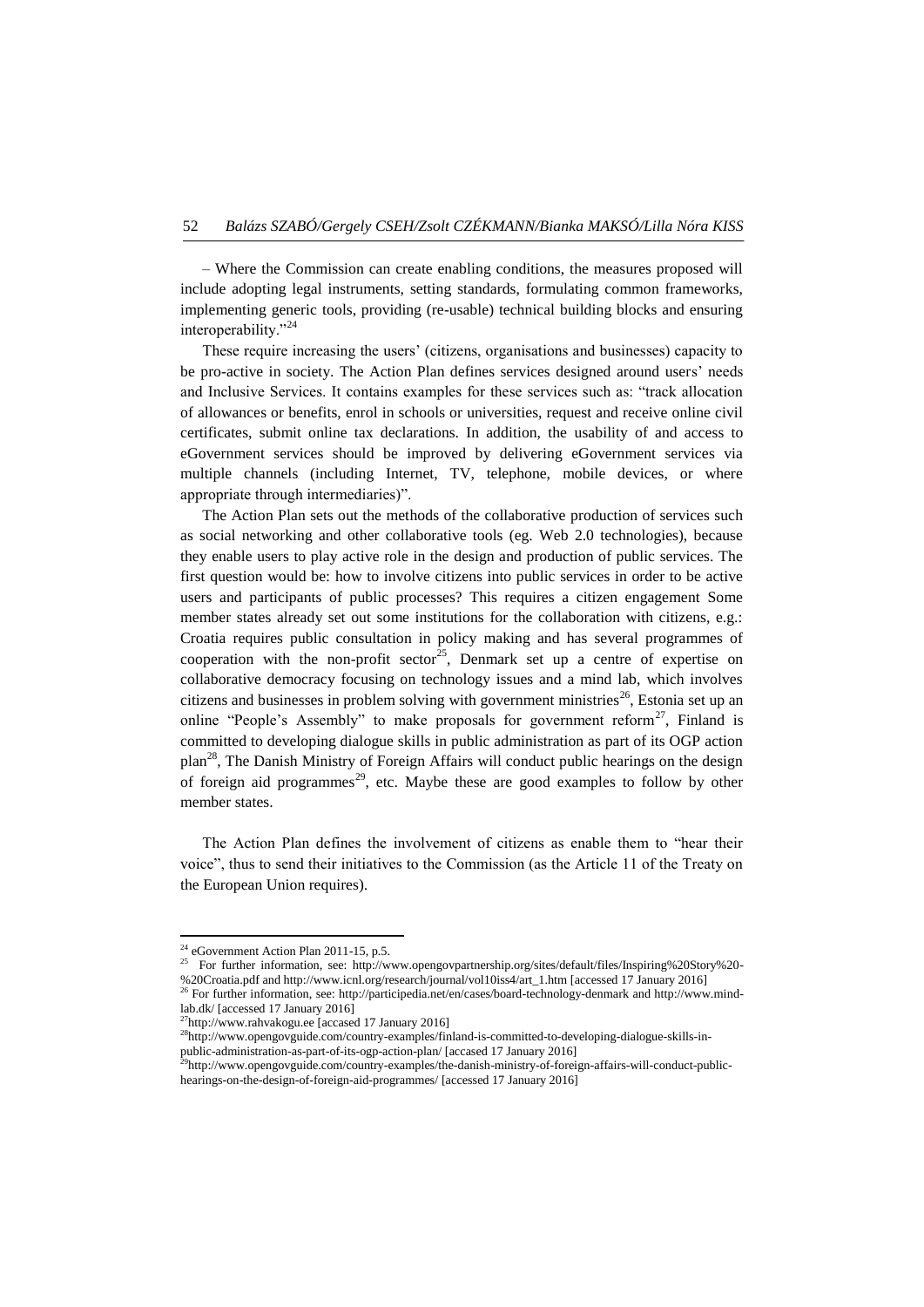The Internal Market requires seamless services for businesses such as "Simple Procedures Online for Cross-border Services"<sup>30</sup> (SPOCS), and the "Pan-European Public eProcurement On-Line"<sup>31</sup> (PEPPOL). The Internal Market also requires personal mobility, which needs EU-wide implementation of cross-border services. Until the local, regional and national services are not up-to-date and seamless, the EU-wide services cannot be established.

The principle of efficiency and effectiveness of governments and administrations needs the improvement of organisational processes, reduction of administrative burdens and the establishment of green government. These require pre-conditions such as open specifications and interoperability, innovation and cooperation.

#### **3. WHAT HAVE WE REACHEDBY 2015?**

Regarding our researches, we can state that the way is good, but not enough efficient. Generally, the [e-Government services in Europe are increasingly available, but still](http://www.emunicipality.com/egov-services-europe-2014/)  [fragmented and not user-centred.](http://www.emunicipality.com/egov-services-europe-2014/) It can be also proved by a recent report of the European Commission, which has taken a holistic approach to the measurement of e-government performance in Europe.<sup>32</sup>

The results of this study have shown that citizen journeys through government institutions are rarely completed without interruptions, which causes unwanted headaches for both citizens and businesses. Moreover, public service delivery is characterised as a 'disjointed' series of transactional services, rather than an integrated user experience, organised around life events, as it should be. It means that the theories and solutions are given theoretically, but in the practice it does not work in the extent necessary.

# **4. SOME THOUGHTS ON THE GAPS IN E-GOVERNMENT PERFORMANCE**

A number of interesting gaps in e-government performance are also revealed between:

Believers and non-believers in online public services, even though many Europeans have internet access to public services and e-skills to use them there is still a significant number of non-believers (38%), who refuse to request services online. A possible reason for this gap is the lack of user-centricity in public service delivery and the lack of trust related to the 'unknown' electronic ways.

What is delivered and how it is perceived? An increasing number of public services are available online for constituents, but unfortunately residents do not perceive them user-friendly or usable, and this another reason why adoption of e-services lags behind.

1

 $30$ [http://www.eu-spocs.eu](http://www.eu-spocs.eu/) [accased 17 January 2016]

<sup>31</sup>[http://www.peppol.eu](http://www.peppol.eu/) [accased 17 January 2016]

<sup>&</sup>lt;sup>32</sup>[eGovernment Benchmark report: 'Delivering on the European Advantage?',](http://ec.europa.eu/digital-agenda/en/news/eu-egovernment-report-2014-shows-usability-online-public-services-improving-not-fast) 'How European governments can [and should benefit from innovative public services'](http://ec.europa.eu/digital-agenda/en/news/eu-egovernment-report-2014-shows-usability-online-public-services-improving-not-fast)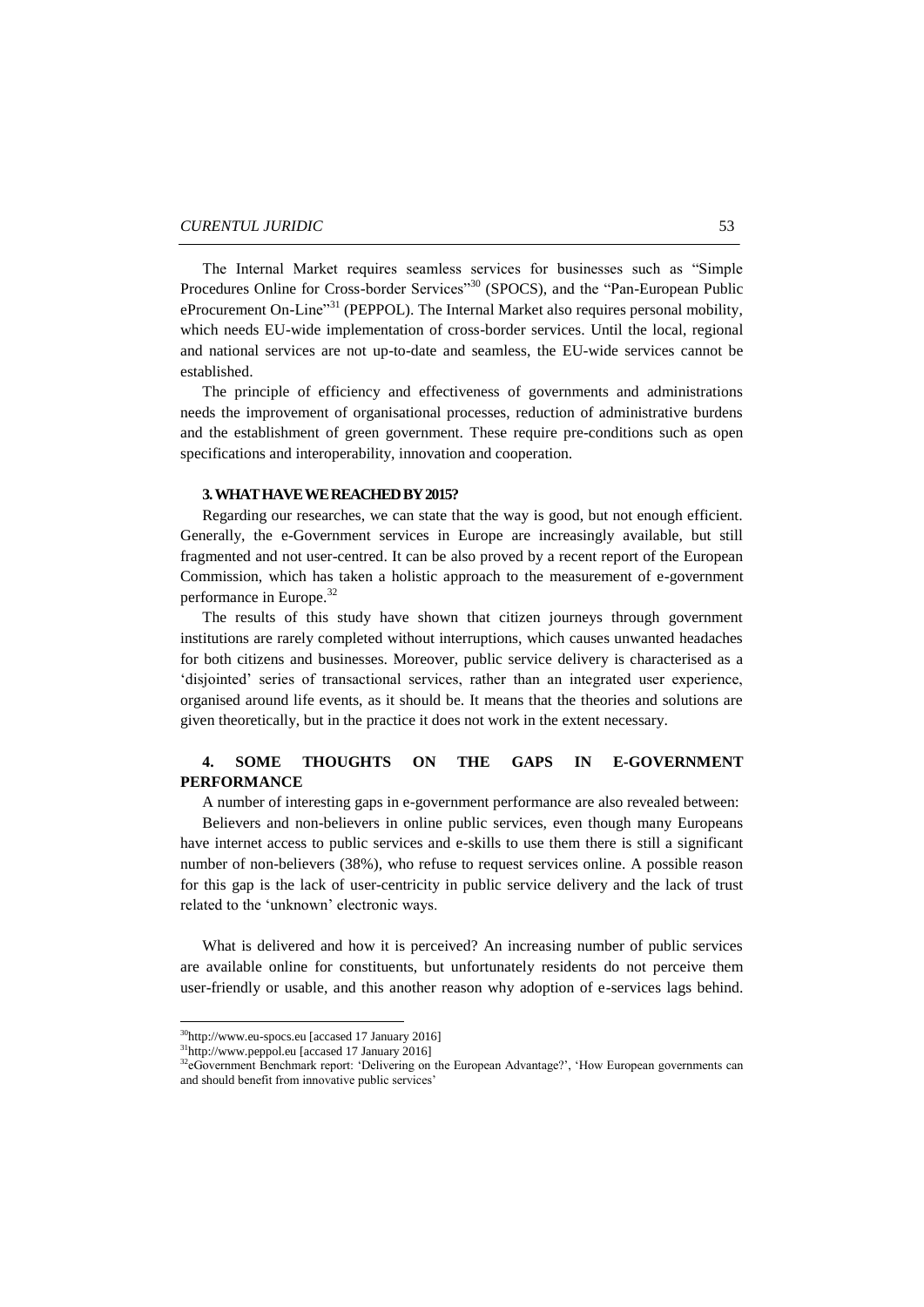Citizens are used to receiving high level of user experience online based on their interactions with the private sector  $-$  e-banking, e-retailers, etc. Since they do not yet observe the same ease of use during online public service delivery, their expectations have not been met.

If we gather the businesses and citizens, we can say that the quality of online public services for businesses is more mature, showing a 10 percentage point-difference on average for all indicators. If we make a further analysis on national and local services, it seems that governments in Europe have mostly focused on implementing online services on a state level, leaving local governments and municipalities disconnected and lagging behind. What adds even more to the gap is that local services are even less user-centric than national services. Our research has showed us clearly that the gap is even worse in smaller municipalities, but we will refer to it later on.

One of the European Union's main advantages for EU citizens and businesses is the ease of moving, trading, or working in any other EU country (till the given moment, because there will be changes in our opinion because of the migration situation nowadays). Surprisingly, cross-border online services are 30 percentage points behind public services for country nationals. It is rarely possible to make transactions online, or to organise online your moving, working, or opening a company in another EU country. The gap prevents citizens and businesses − who plan on undertaking activities cross-border −from an unnecessary headache.

If we examine the small and large countries, it is clear that the smaller and mediumsized European countries have reached a better performance in public service delivery online. Perhaps their size allows for an easier centralisation and management of the implementation of online services generally, but there are exceptions certainly.

Another very important aspect is the question of digital natives and of the non-skilled users. Even though digital improvements in services will certainly benefit a high number of citizens, it is still important to take into account the digitally non-developed regions and members of EU societies. That is why the EU follows a systematic support system more than 15 years. It means practically that there are direct and also in-direct financial bases, which can support the "good ideas" and the governmental movements of the higher implementation of e-services.

In our research we focused on the local-governments and their e-solutions, but first of all, we want to just show up what has happened in Hungary since 2012, when the regulated electronic administration services had been introduced and had a great turn over.

The comprehensive reform of the public administration and the reconsideration of the role and regulations of the e-administration stopped the previously started processes, therefore the model created in 2009 finished its short functioning before it really would have had the chance to prove. The revolution was brought by the '*Magyary Programme*'. Within the frame of this Programme, the Act on general rules of the administrative proceedings and services (Ket.) was revised, and by the end of 2011 all rules concerning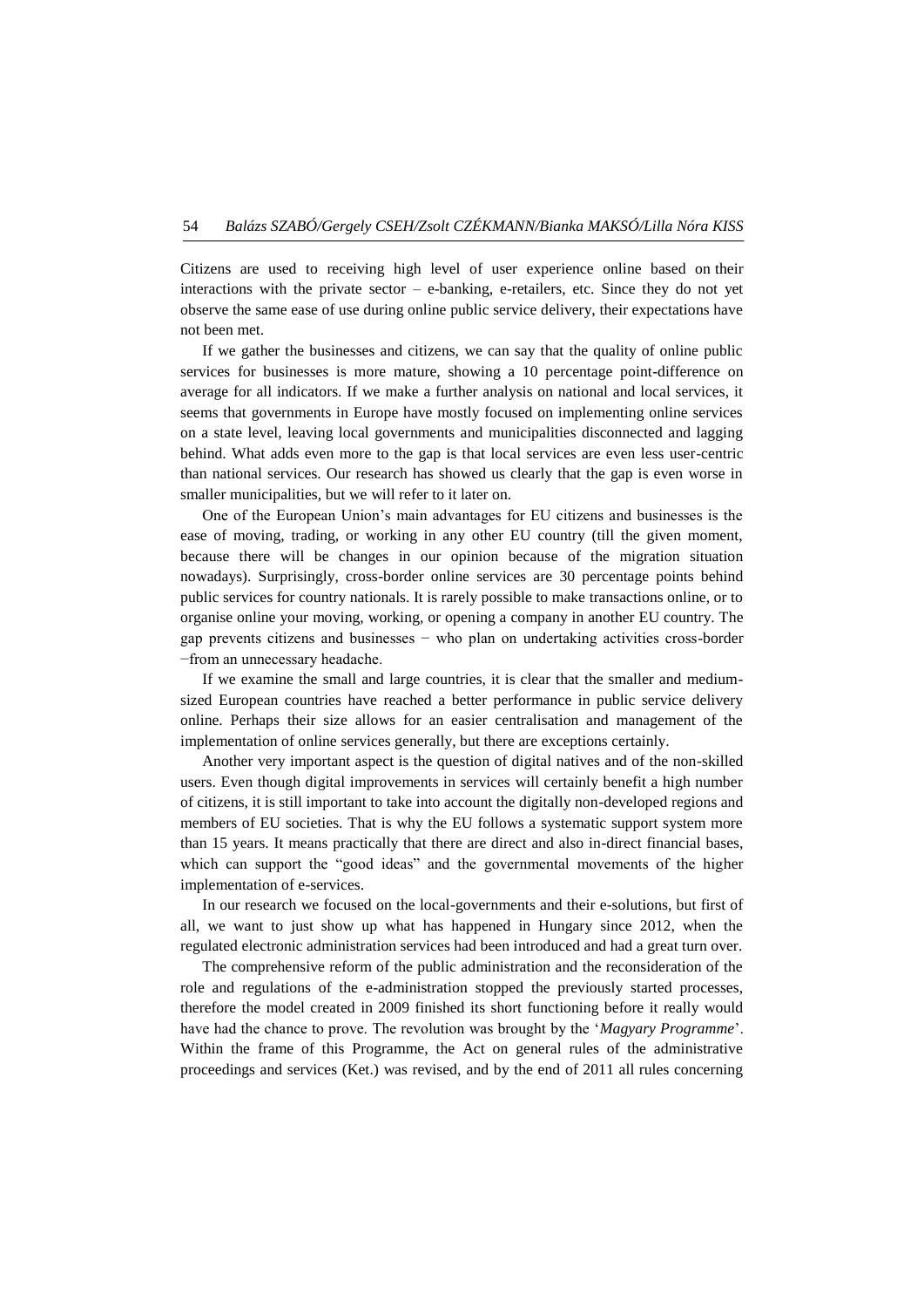the electronic way were re-codified. The Act CLXXIV of  $2011^{33}$  took back into the X. chapter of the Ket. the rules of the electronic procedure and parallel with this it repealed the Act XL of 2009 from 1 April 2012. The new timing started by this date, which handed over the place from the centralised system into a liberalised model. This new model introduced new developments encouraging the case-client-specific sectoral solutions.(Czékmann, 2012)

The new legislation broke up with the previously mentioned frame regulations and returned to the sectoral regulations, therefore the X. chapter of the Ket. was revived. The electronic communication became equal with the traditional (written) communication, moreover the office may prefer the electronic way with a regard to the criteria of costeffectiveness and efficiency.<sup>34</sup>

The Regulated Electronic Administrative Services (SZEÜSZ) changed the bases of the previously centralized unique system. The SZEÜSZ is an e-administrative service named in the Ket. and in a governmental regulation. So it is an information system background created and developed by the offices in order to realize the electronic administration. The SZEÜSZ also could involve those services which are in relation with the information society and provided to the office or the client by a company or an organization, for consideration or freely, and provided in order to use or fulfil the electronic administration.<sup>35</sup>

The second branch of legislative products is related to the judicial regulations such as the Act 3 of 1952 on the Code of Civil Procedure, Act 5 of 2006 on the Company Information, Company Registration and Winding-up Proceedings, the Act 19 of 1998 on the Code of Criminal Procedure. The abovementioned procedure codes include the electronic way, however in the practice the e-services only work in the company procedures and in the procedures of the public notaries.

The public notaries use electronic solutions in their proceedings. For example the public notary and the vice-public notary have electronic signatures which are qualified as electronic signatures. Every electronic public document has to have the qualified esignature of the public notary or the vice. These signatures are issued by the National Chamber of Notaries. In many cases the law permits the electronic correspondence. Also it is possible to access public data through the internet. There are rules for the use of notarial archives and the electronic depository library in the Act XLI of 1991 on the Public Notaries.

Summarizing the national legislative tendencies, we acknowledge the followings: between 2009 and 2012 the intention of the legislative branch was the centralization

<sup>&</sup>lt;sup>33</sup>Modifing act of Act of 2004 (Ket.), quoted above: A közigazgatási hatósági eljárás és szolgáltatás általános szabályairól szóló 2004. évi CXL. törvény és egyes kapcsolódó törvények, valamint a miniszteri hatósági hatáskörök felülvizsgálatával összefüggõ egyes törvények módosításáról

 $34$  Ket 28/A para. (3) and 28/B para.

<sup>&</sup>lt;sup>35</sup> The current list of services can be found in the chart.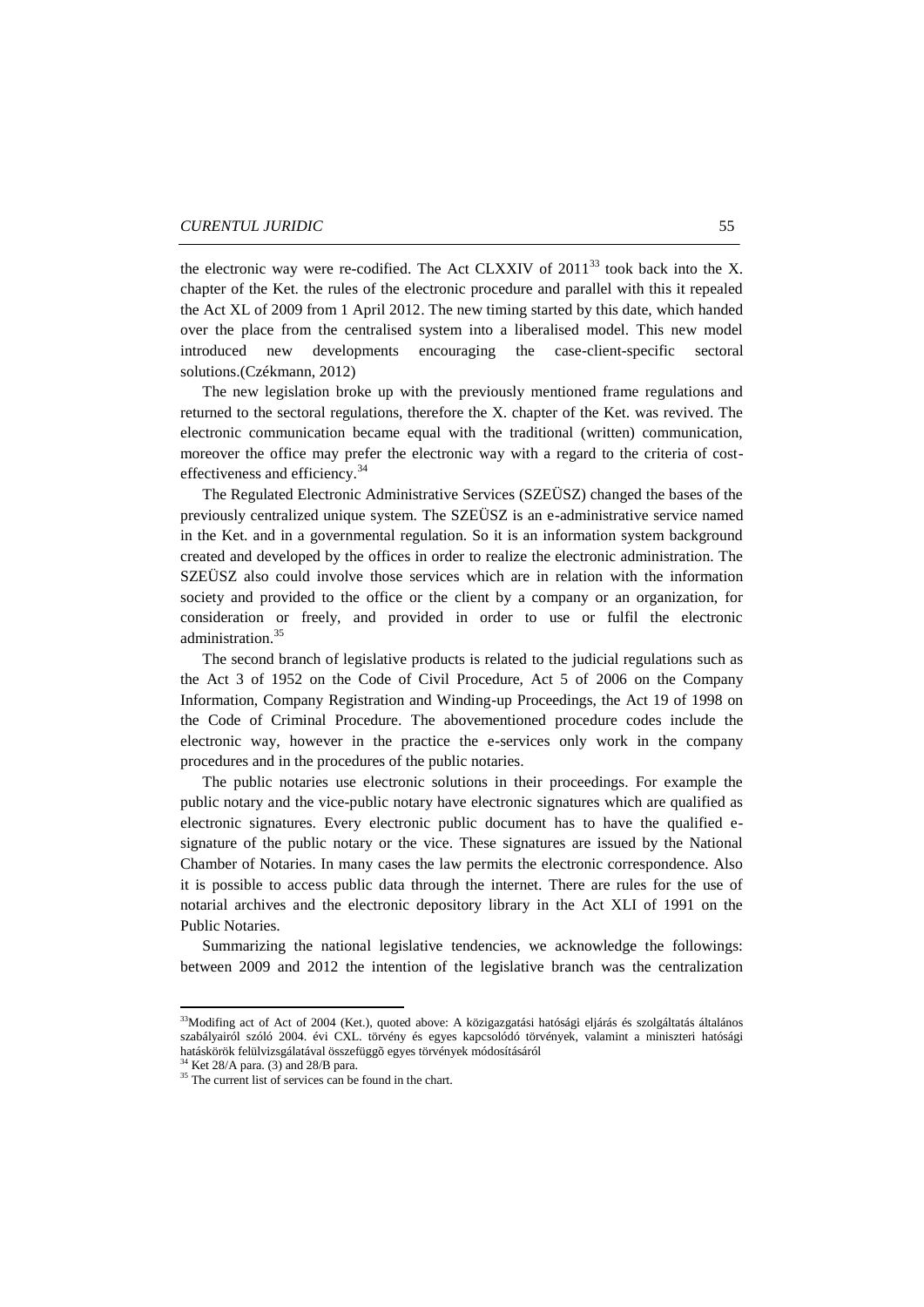where the local governments had a lesser role besides the central portal and the Client Gate. Before that, between 2004 and 2009 we saw the "voluntary withdrawal" also, because of the lack of infrastructure. Nowadays, we are facing a general uncertainty of the SZEÜSZ system. On one hand, the opportunity to elaborate personalized services is open, though, after 1 April 2012 the governmental enthusiasm in working out further rules and settling the underlying services broke, therefore the possibility of the further development was kept pending. On the other hand, the restricted scope of tasks of the local governments were affected by the county level governmental offices and district offices whose process does not motivate the development of e-services because of (among others) the increase of unit costs.

In the light of these we cannot state that the national legislation facilitated the movement of the local governments into the direction of e-services, but it expressly was a barrier, because it led to the isolative, personalized development without any instructions. It is important to mention, that the regulative centralization of the centrally coordinated tasks (such as the tasks arising in the mayor's office) was made, for example the elaboration of the unique rules for construction matters and system or the formalised procedure for individual entrepreneurs. However, the special case-groups as the mentioned ones do not facilitate significantly the implementation of local governmental tasks into electronic environment. The more innovative local governments could develop their back-office services or they could manage their client-contact portals from their own resources or from national or European sources. Thanks to the national and EU tenders, the lack of financial sources was not a real practical barrier against the development, though in the case of won tenders the middle- or long-term solutions were not so sustainable as they should have been. The reason of that is mainly the dynamic change of the technological environment, but rather the low-cost-efficiency of the personalized developments and the unavoidable interoperability issue cause.

We can name the personalized developments as a success story, but if we consider the practical context and see the all 3200 local governments and this result, we could understand that the rest of the local governments were not able to reach neither the Hungarian IT strategy's level, nor the European level. And what does it mean in the practice? In the followings, we will try to summarize the results of our research, which was focused on three types of the local governments. The different types mean different population numbers. So the first group will be the cities which have  $1000-5000^{36}$ , the second group has  $5000-10000^{37}$  and the third group has more than 10.000 population<sup>38</sup>. The following aspects, characteristics and fields were the object of the research in the official web-sites of the cities:

is there any web-map?;

<sup>&</sup>lt;sup>36</sup>Selected cities: Bodroghalom, Bőcs, Halmaj, Tiszapalkonya

<sup>&</sup>lt;sup>37</sup>Selected cities: Hajdudorog, Szerencs, Encs

<sup>38</sup> Selected cities: Nyírbátor, Eger, Miskolc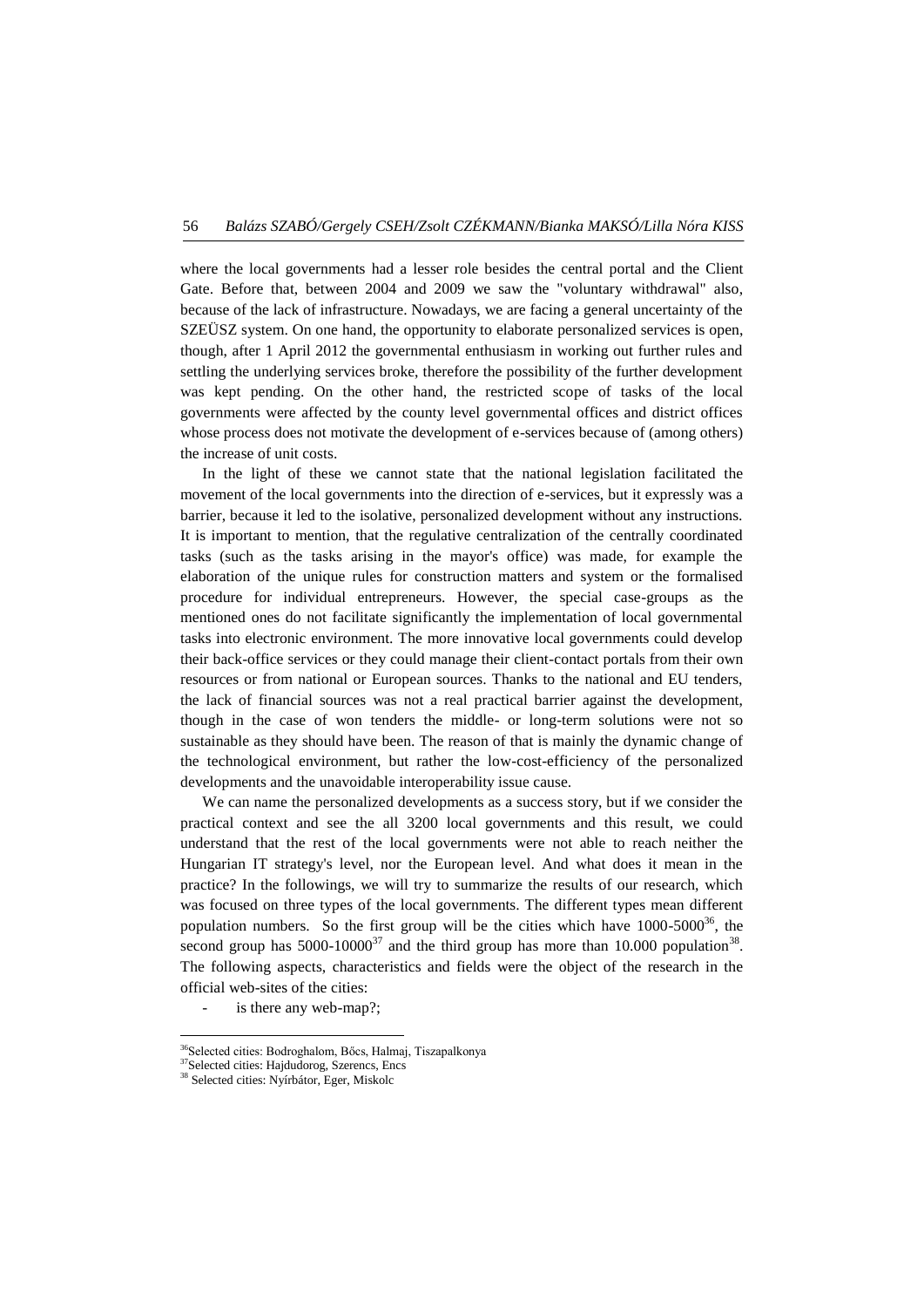- is the design transparent?;
- is the obstacle-clearly given?;
- are there any possibilities to search, to sign up for a newsletter, to get local/tourism …etc. information/ program offers;
	- is there any foreign version of the webpage, and virtual city map;

- e-government solutions: possible e-procedure types ( existing or not), number of them, levels, connection to ,,e-Client Gate'';

- registration possibility to e-procedures;
- connection's: to social media/tv/radio/;
- ways of communication.

The following table just introduces some general points, and status about the tested cities:

| <b>City</b><br>group | Web-<br>map | Foreign<br>language's | News/<br>Turism/<br><b>Programs</b><br>menu<br>point | Inter-<br>active<br>city map | e-procedures/<br>numbers | registr<br>ation<br>necessi<br>$-ty$ | connection<br>type's                                                                         |
|----------------------|-------------|-----------------------|------------------------------------------------------|------------------------------|--------------------------|--------------------------------------|----------------------------------------------------------------------------------------------|
| $no.1$ .             | 50%         | 0%                    | 75%                                                  | 33%                          | 50%, 5-6 types           | 100%                                 | e-mail, fax,<br>telephone,<br>post                                                           |
| no.2.                | 40%         | 40%                   | 90%                                                  | 66%                          | 60%, 7-8 types           | 100%                                 | e-mail, fax,<br>telephone,<br>post, local<br>media (TV,<br>Radio,<br>Newspaper)              |
| no.3.                | 66,6%       | 100%                  | 100%                                                 | 100%                         | 100%, 100-150<br>types   | 100%                                 | e-mail, fax,<br>telephone,<br>post, local<br>media (TV,<br>Radio,<br>Newspaper).<br>Facebook |

After seeing the data, how can we characterize the situation of the Hungarian local government in the field of the implementation of e-government solutions?! In the following we are going to introduce them group by group.

The first group members (with max. 5.000 inhabitants) are usually works for only their small area of responsibility that is why it contains the most important information for citizens, for example the possible contact ways, the local news, information about their town/city/village in most cases. There are also exceptions where we can find information about the local turism, programs as well. About the 50% of the cities have opportunity to start an e-procedure through the website. Nearly all of them are connected to the local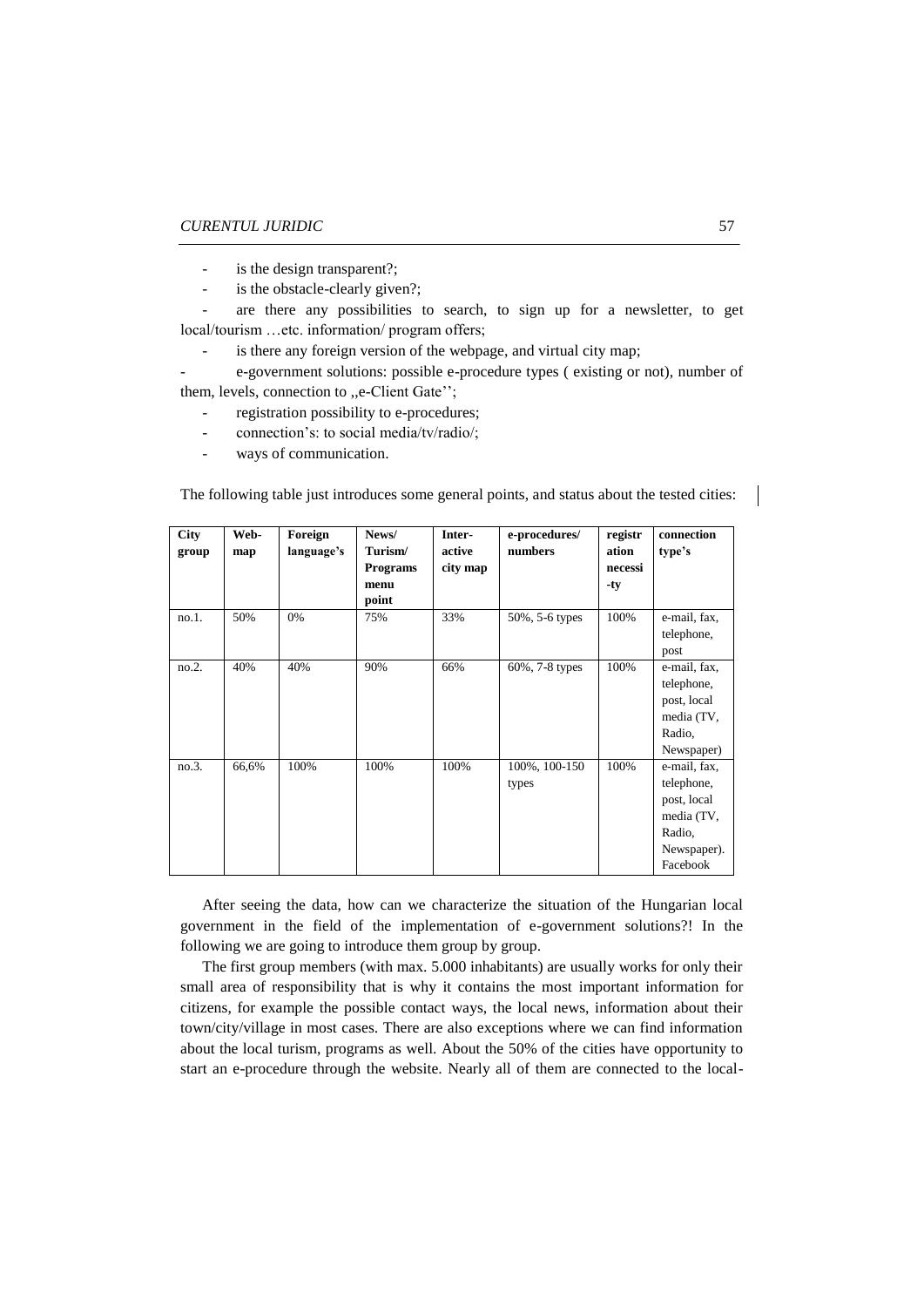taxes (e.g.: HIPA-Local Industry Tax, Spirit-tax). We can state that if there is a possibility to use these e-methods, all of them have required previous registration, which can be a local registration form, or the state form, the so called "e-Client Gate". If we gather the connection types, we can say that only a few towns already use the possibilities of Facebook, most of them just let a traditional form, e.g.post, e-mail, telephone, fax and personal customer service.

The group no.2. has shown bigger development and results. These website usually have web-map, newsletter, searching function, city-information, programs and interactive city maps as well. Unfortunately, there is not a big growth in the field of e-procedures. "Only" the 66% of the cities allow this modern form to admit or start a case through the internet. The number of case-types is also not so high, just a little bit higher than in the previous group. In most cities, the number of the possible e-procedure is between 10 and 20 (e.g.: HIPA-tax, Spirit tax, local construction administration, social fields and the allowance of the crest use). In the ways of communication category, in most cities we can find the connection and co-operation with local medias (TV, Radio, Newspaper).

The group no.3. is the group of our "big" cities, over 10.000 population. We can state that all of them have a modern, well equipped web-site with web-maps, disabled forms for the adverse health condition citizens, foreign-language forms (at least 1 in English or in German), but most of them have 2-3 or more). It is all-natural that all of these citywebsites have the possibility to search on it, they have news/tourism/program/cityinformation menu points and interactive solutions, too. If we see the e-procedure side, we can sum up that the bigger city size requires bigger possibilities and methods for the citizens. Most of the cities allow at least 20-30 case types, but there are some which have more than 100, as well (taxes, constructions, social cases, guardianship, document forms, etc). This means for us, that the bigger cities have better conditions (from the project, financial, human-resource, etc. points of view) to build up, to maintain, and to develop the e-governmental service systems' in their own territory. The modernity is also presented in the ways of communication: Facebook, twitter, YouTube, local media and traditional forms are also used in a daily routine.

#### **5. E-GOVERNMENT SOLUTIONS AND INFORMATION RIGHTS**

In our information society (Majtényi, 2006) not just the active social participation but our everyday life requires the prevalence of information rights by applying e-services of a high standard provided by the state organs. Although municipalities as local authorities are not just entitled to provide different e-solutions to help clients with their administrative procedures but also obliged to fulfil several requirements by applying them. Nothing can prove the importance of the development of e-services better than that nearly half of the Hungarians are using the Internet for interacting with authorities for administrative proceedings which means a growing need for e-solutions (EC, 2015) which has increased significantly in the last 1-2 years. It is also worth highlighting that the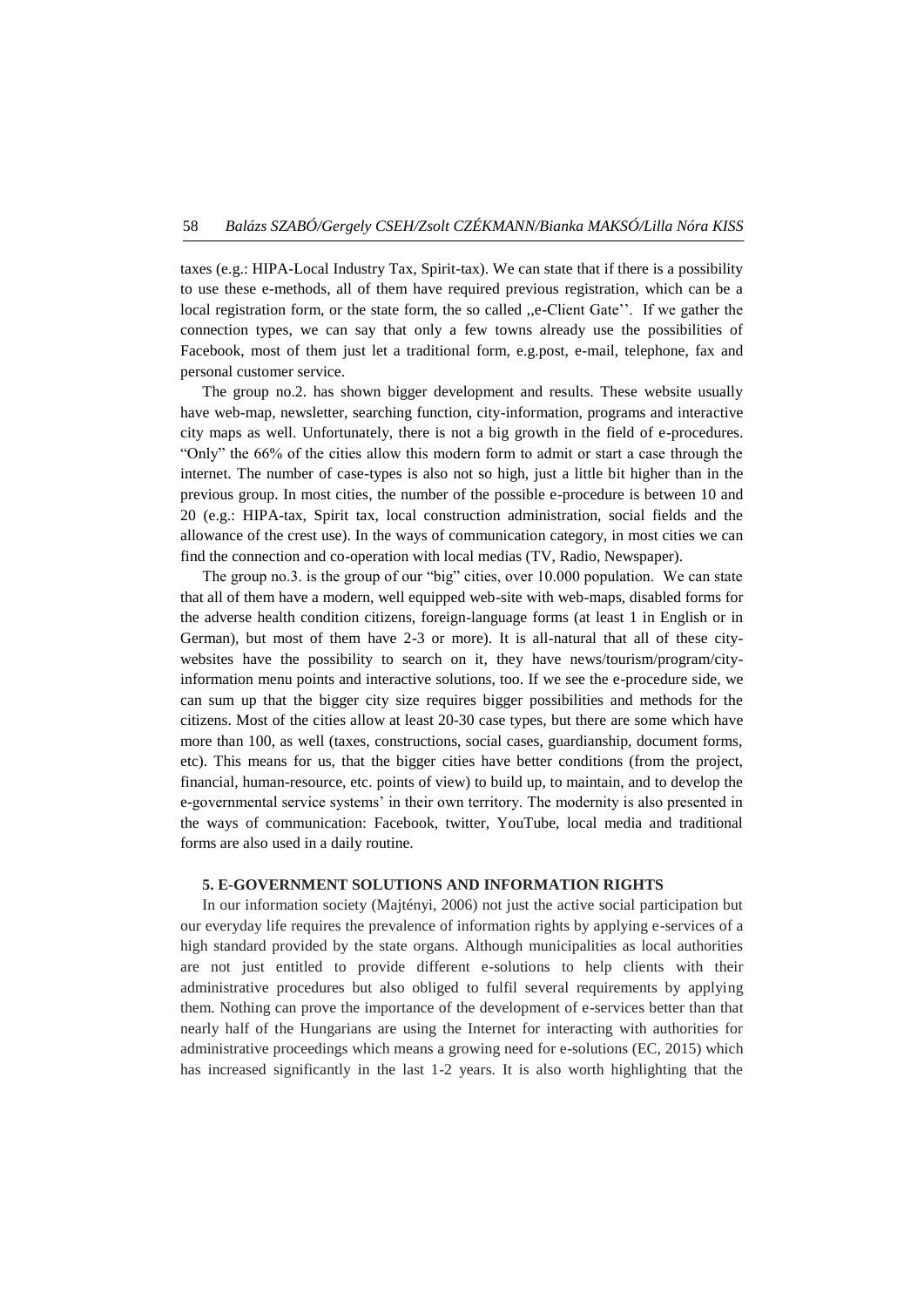Hungarian percentages of both interacting and accessing information are higher than the EU average. However according to the above referred EU Commission research the Hungarian performance in the field of eGovernment - including transparent government and personal data protection – is at moderate or insufficient level.

Considering that the concept of e-governance in a wide sense is the result of the interaction of performing administrative and state functions and using e-solutions for them,(Csáki, 2008) then it is obvious that the authorities' obligation of data protection and the disclosure of data of public interest must be taken into consideration.

### **6. FREEDOM OF INFORMATION AS AN E-SERVICE**

The wide interpretation of freedom of information can be based on that two acts were in effect<sup>39</sup> which declared the disclosure of data of public interest as a basic principle and basic obligation incurred while providing e-services by public authorities. As freedom of information is a constitutional right to access and disseminate data of public interest<sup> $40$ </sup> in order to support transparent and accountable working methods of the state organs and authorities including municipalities. They are bodies subject to disclosure requirement so they are obliged to promote and ensure that the general public is provided with accurate information concerning the matters under their competence as well. To fulfil this obligation, municipalities shall disclose this information via the internet to make them available to general public without any restrictions. Webpages shall be maintained on their own or jointly with their associations and supervisory organs, or they can provide information via the central webpage established for this certain purpose.<sup>41</sup> So disclosing data of public interest pursuant to the Act CXII of 2011 on the Right of Informational Self-Determination and on Freedom of Information (hereinafter: Privacy Act) can be deemed as a free-of-charge e-service available for everyone.

Firstly municipalities have a *webpage-maintaining obligation* or at least providing data for a disseminator. As a result of the research we can state that *nearly all municipalities including the smallest ones have their own website, and all of them can be found in the central webpage of electronic register* and single data retrieval system.<sup>42</sup> Besides statutory regulation a certain decision of the Hungarian National Authority for Data Protection and Freedom of Information<sup>43</sup> strengthen this fact according to which if

 $\overline{\phantom{a}}$ 

<sup>&</sup>lt;sup>39</sup>Especially Section 4. para. (1) point b) and Section 6. § of Act LX. of 2009 on electronic public services and Act XC of 2005 on electronic freedom of information – both are null and void at the time of the writing of this study.

<sup>40</sup> See The Fundamental Law of Hungary Article VII para. (2)

<sup>&</sup>lt;sup>41</sup> See [www.kozadat.hu](http://www.kozadat.hu/) as a central data base and searching platform of data of public interest in order to the obligation of disclosure be fulfilled. The concept and the content of the central data base is regulated by 305/2005. (XII.25.) Government Regulation.

 $42$  The webpage of electronic register and single data retrieval system: www.kozadat.hu

<sup>&</sup>lt;sup>43</sup> NAIH-419-2/2014/V. The principle was applied in other cases as well e.g. in case of NAIH-1921-2/2013/V.; and further call for actions are issued in similar problems e.g. in case of NAIH/2015/1816/4/v. not only in this region of the country.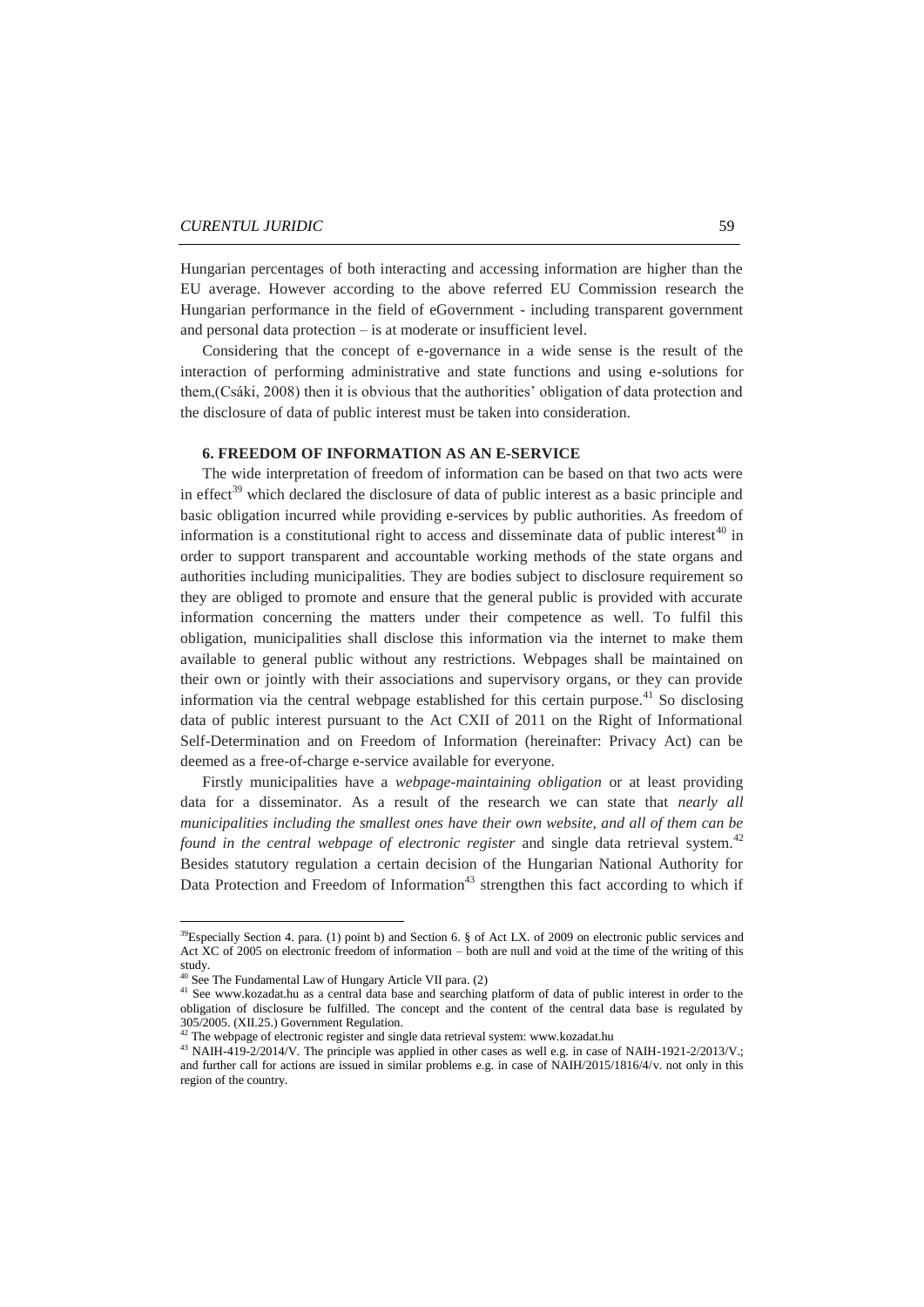the municipality has its own website then it shall fulfil its obligation of disclosure of data of public interest via that website. Also it shall upload data for the central system as well or at least provide the link to navigate to the website in question.

Secondly this digital format shall meet *further content and formal requirements* declared by Section 33.para. (1) of Privacy Act. The Privacy Act differentiates among three types of disclosure list. The webpage shall be suitable for continuous disclosure and contain up-dated and punctual content on personnel issues, functional issues and economic issues of the certain state organ. The disclosed data are fixed by samples provided by the 18/2005. (XII.17.) IT and Telecommunications Ministerial Regulation. As a result of the research we can state that nearly all municipalities including the smallest ones have created *a part of their website for the disclosure of data of public interest* in a structure developed according to the above referred Regulation. We can state also that *the bigger the municipality is the more detailed and up-to-date the data uploaded*. We can hardly argue the classification of the above referred EU Commission research in which the readiness of transparency is at an insufficient or moderate level. Neither bigger cities, nor smaller municipalities have fully disclosed up-dated data of public interest however at certain webpages detailed and well-structured information dating back the latest 3-6 years is still available. *Personnel and functional information is detailed and up-to-dated at a high level* but information on economic issues at most of the examined websites are not sufficient or in some cases not even a single piece of data is available. What is worth mentioning that projects supported by *EU funds* and the results of *public procurement procedures are mostly disclosed by all of the municipalities*.

As a result of the research we can realize that not only bigger towns but few of the little villages *publish different forms* including the fields of taxing, child support and environment protection ...etc which can be used in procedures opened upon request. They also *make brief summaries of administrative procedures available* in which the municipality as authority introduces the steps of different proceedings including deadlines and details of the certain type. As a verification of the support of the service aspect of the executive branch, besides that authorities are to use modern means of electronics and information technology, they help clients with providing client-friendly explanation and interpretation of the statutorily fixed procedural steps. On the central client-gate website these forms can be fulfilled electronically with using a software helping with the proper filling.

Thirdly *Decrees* of Municipalities are undoubtedly data of public interest so the decision of the representative body shall be also disclosed<sup>44</sup> on the own website of the municipality or the central website provided.<sup>45</sup> As a result of the research we can state that

<sup>44</sup> Obligation of disclosure declared by Section 51. of Act CLXXXIX. of 2011 on Hungarian Municipalities

<sup>45</sup> Central website: [http://njt.hu/njt.php?onkormanyzati\\_rendeletek](http://njt.hu/njt.php?onkormanyzati_rendeletek) regulated by the 338/2011. (XII.19.) Government Regulation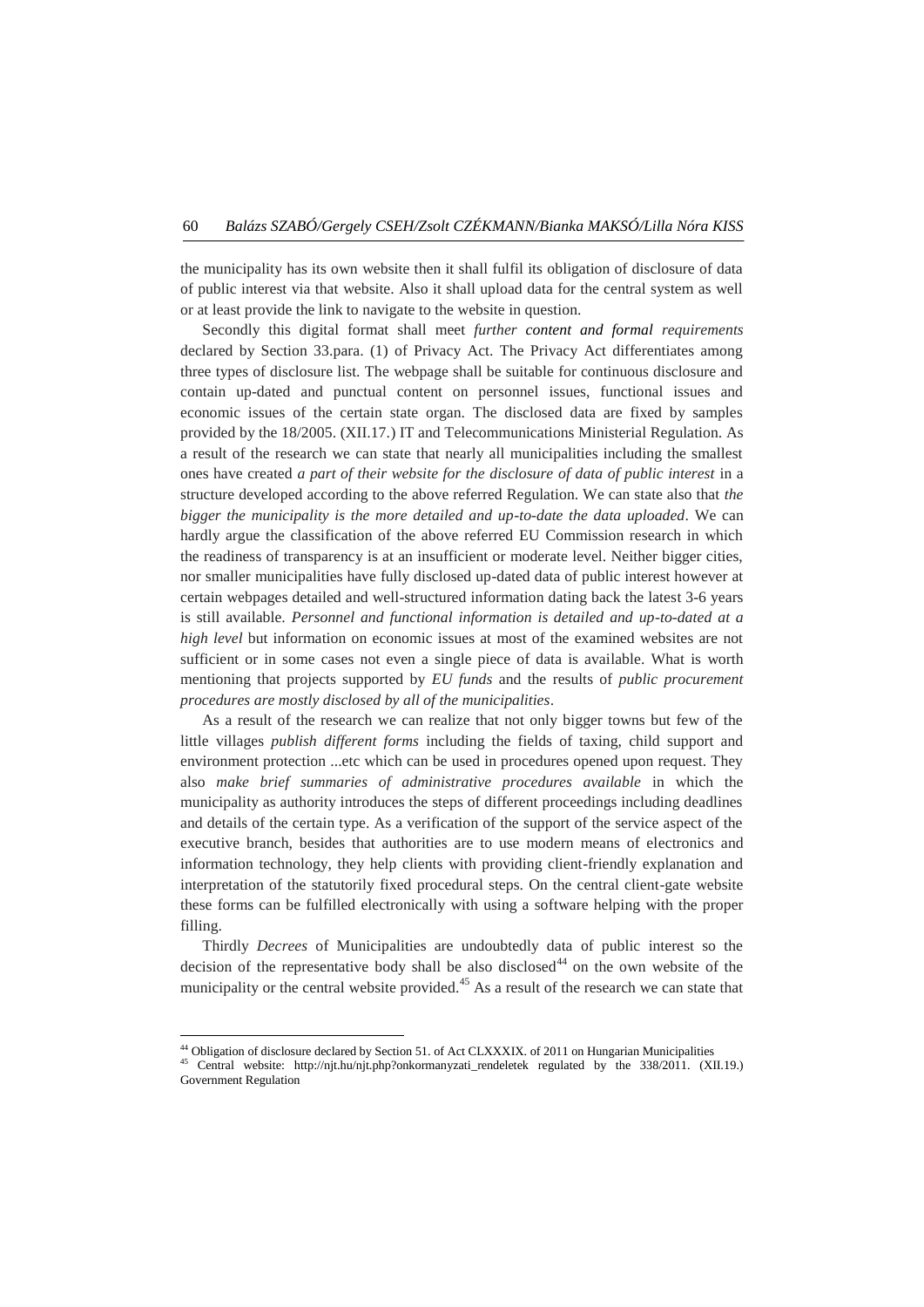all of the municipalities *disclose these data via the central website* which functioning with a user-friendly search engine.

The Hungarian National Authority for Data Protection and Freedom of Information is the national supervisory authority which is entitled to investigate upon notification. The Authority mostly applies the sanction of making a call for the municipality to eliminate the infringement e.g. to disclose economic data as that part of the disclosure list was fully missing from the website.<sup>46</sup> The Authority is also entitled to bring a lawsuit before a court in case of not fulfilling obligations stated by the call.

## **7. PRIVACY PROTECTION AND E-SERVICES**

During an administrative procedure the authority shall have powers for the purpose of identification of natural person clients and other parties to the proceeding to process their certain personal data while ensuring that all personal data is sufficiently safeguarded.<sup> $47$ </sup> These basic principles shall be kept during e-services provided on the municipalities' websites as well complying with the regulation of Privacy Act. On a webpage a privacy statement shall be applied and published in order to the clients who are willing to register can get to know it. Furthermore it should accepted for the legal base for data processing – viz. personal data may be processed if the data subject has given his consent.<sup>48</sup> However *an authority shall be authorized by law to obtain and process personal data* in cases defined by law, to the extent deemed absolutely necessary to discharge its duties and for the provision of its services.<sup>49</sup> As a result clients are not required to accept or acknowledge the privacy policy statements as the legal base for data processing is given by law. At the main central webpage called 'client-gate' established by Section 7. of 84/2012. (IV. 21.) Government Regulation on e-administration by the Central Office for Administrative and Electronic Public Services on which clients can manage more than two hundred different administrative procedures the data controller is the Central Office as authority.

It can be realised that *privacy statements are not available* – as it is not obligatory to publish - nearly none of the websites of smaller towns and villages even though just a few municipalities of bigger cities, e.g. the county-city of Miskolc and the capital city disclose its data processing regulation probably for increasing transparency and the trust of clients. In addition *the published sets of rules are detailed, well-structured and comply with* the Privacy Act in effect. It is also required that *in case of e-services the same standard of* 

 $\overline{\phantom{a}}$ 

<sup>46</sup>NAIH-1921-2/2013/V

<sup>&</sup>lt;sup>47</sup> See Section 17. para. (1) and (2) of Act CXL of 2004 on the General Rules of Administrative Proceedings and Services.

Privacy Act Section (5) para. 1 point a)

<sup>&</sup>lt;sup>49</sup> See Section 17. para. (3) of Act CXL of 2004 on the General Rules of Administrative Proceedings and Services. It is worth mentioning that if personal data will be processed for other reasons than its original purpose was then the consent of the data subject shall be asked for in advance.